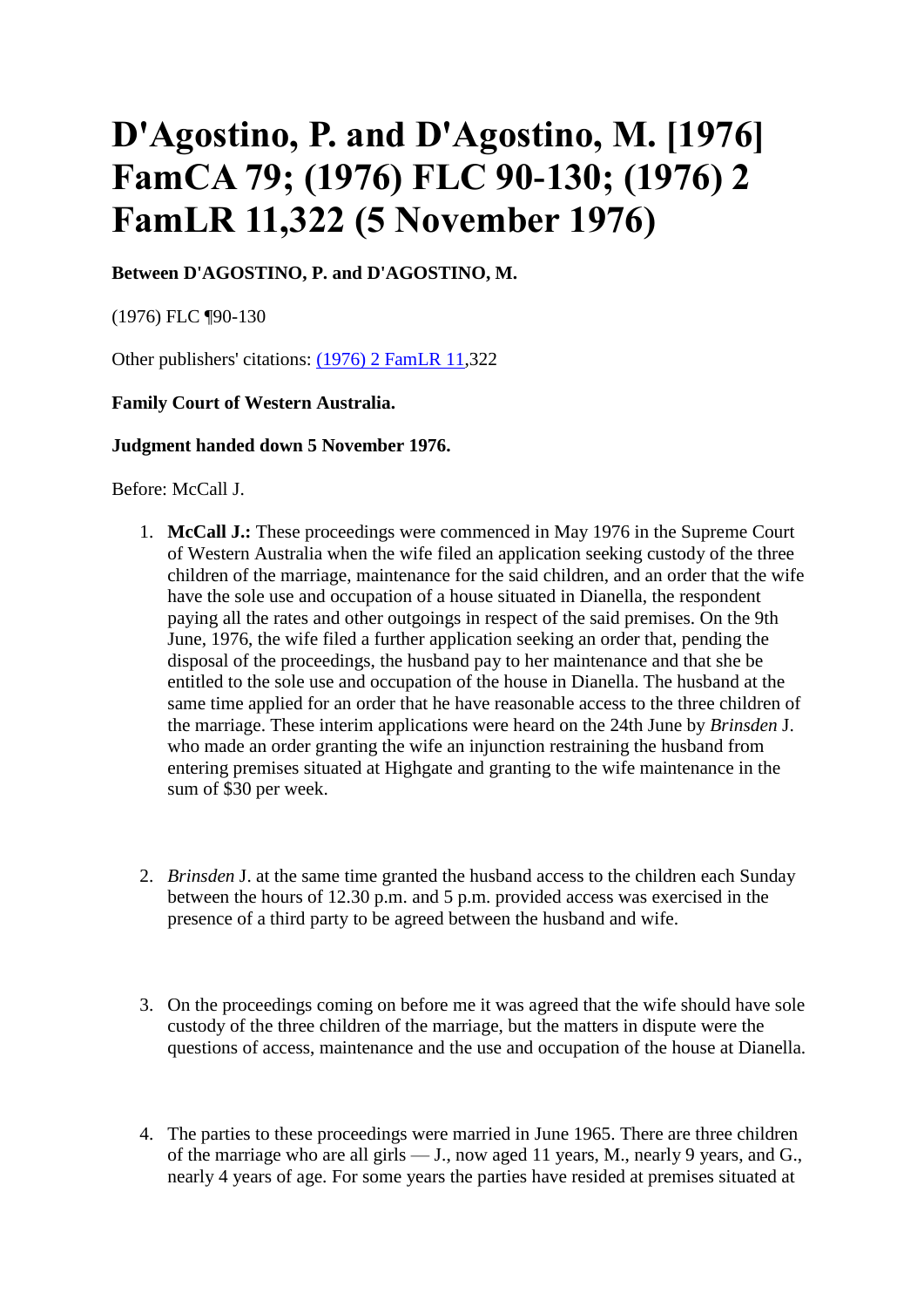479 Beaufort Street, Highgate. These premises consist of a shop with a dwelling at the rear. From the shop at the front of the premises the husband conducts his business as a hairdresser and in the dwelling attached to the shop the family had lived. The relationship between these parties deteriorated to such an extent that by the 10th March 1976 they separated. The husband then apparently moved out of the house as the result of certain incidents that took place between the parties and has been, ever since, boarding with a friend. The wife and the three children have remained resident in the premises at the rear of the shop.

5. After cohabitation came to an end the wife discovered that the husband had sexually assaulted the eldest child of the marriage and in April 1976 he was convicted and fined in the Children's Court at Perth. Following this the wife had the connecting door between the shop premises and the residence at the rear boarded up which thereafter prevented any access between the two portions of the premises. There is no doubt in my mind that the evidence relating to the sexual assault resulted in *Brinsden* J. making his order for access in the restricted terms set out.

# **Custody and Access**

- 6. The question of custody of the three children is not in dispute. The husband has agreed that the wife should have sole custody of the children and in view of the evidence led before me I think there is no doubt that a custody order should be made. The existing access order has created difficulties. The husband's complaint is that he finds it difficult to comply with the restrictive provision in the existing order, namely that there must be a third person present during the time that he exercises access, and, secondly, the wife wishes to have the access changed from the Sundays to Saturdays. She is agreeable to the husband seeing the children provided the restrictive provision remains. Since the order of *Brinsden* J. there have also been difficulties effecting access. The wife has complained that the husband failed to take the children on one occasion when she had them ready and on another occasion they were reluctant to go with him. On the other hand, the husband has complained that if he arrived a few minutes late from the appointed time, then the children had been taken out by the wife.
- 7. The principal questions to be determined here are whether access should be permitted at all and, if so, when and under what circumstances. The conviction of the husband was admitted by him; however an affidavit sworn by the eldest daughter upon whom the sexual assault took place was to the effect that the assault was not an isolated act and had occurred on at least three occasions. This was denied by the husband. In these circumstances the wife, in my view rightly, believes that if the children are with the husband alone then there is a real danger that they are in peril. The husband admits to one assault only, and professes repentance and is apologetic for what has happened. But the wife, understandably, is uncertain as to whether the conduct of the husband will be repeated in the future.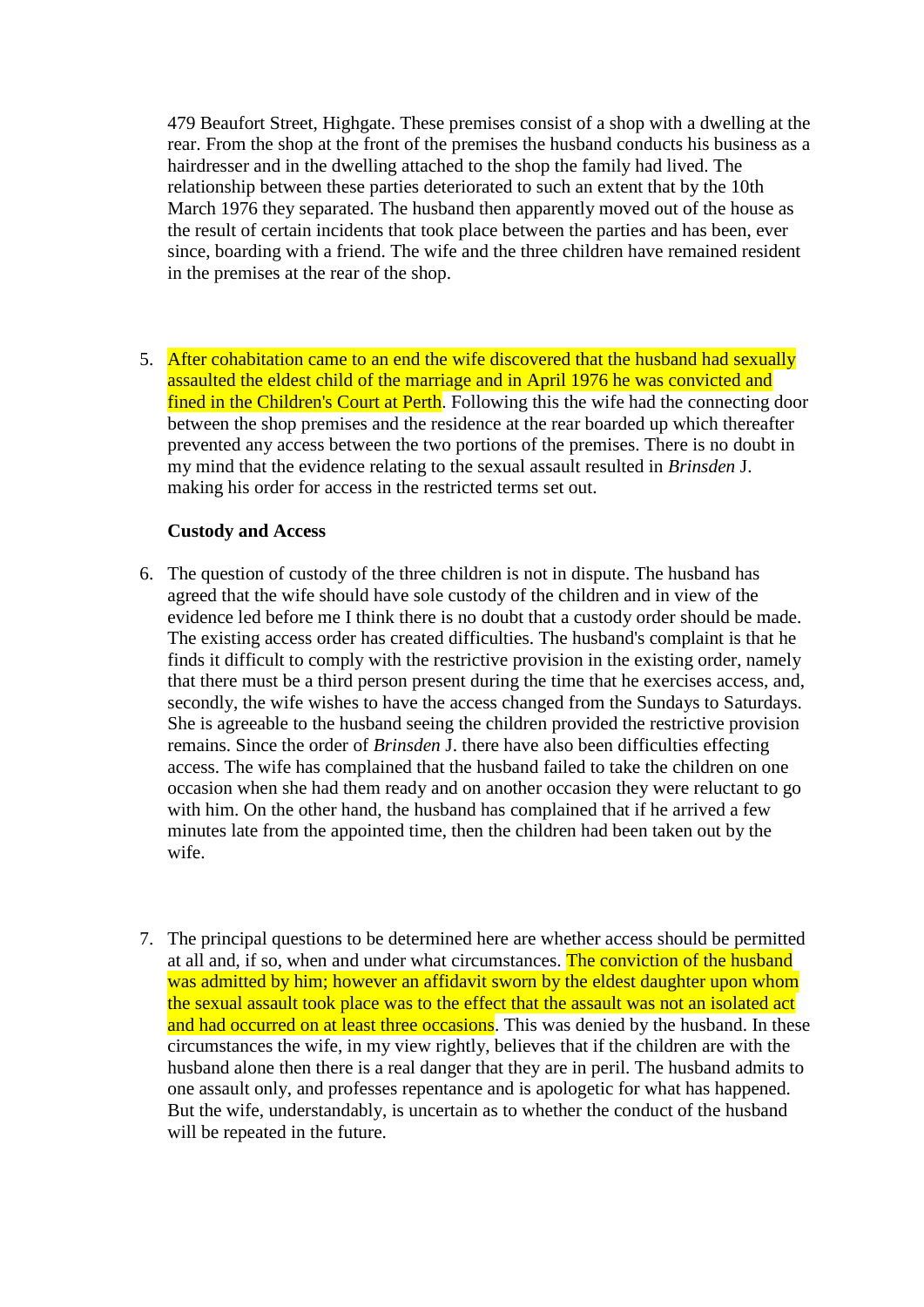8. In determining a question relating to access of a child the Court is directed by sec. 64(1) of the *Family Law Act* to regard the welfare of the child as the paramount consideration. In my view this direction would over-rule even the consent of a parent to the other parent enjoying access if, in fact, the Court were of the view that the best interests of the child would not be suited by maintaining contact with the other parent. It is accepted at the present time and in the present state of the law that it is in the interests of a child to retain contact with both of his parents where the parents are no longer cohabiting, or where the family is no longer functioning as a single unit. Access has in the past on occasions been expressed as being ``no more than the basic right of any parent'' (see *S.* v. *S. & P.* [\(1962\) 2 All E.R. 1,](http://www.austlii.edu.au/cgi-bin/LawCite?cit=%281962%29%202%20All%20ER%201) at 3-4). However, in view of the provision in the *Family Law Act* referred to above, in my view it is more apt to describe the question of access as being ``not so much the question of the father being entitled to his daughter's company, as one of the daughters being entitled to the right to get to know her father, to enjoy his company and to enjoy the benefit which one may at least assume any child would get from being in the company of its father'' (per *Selby* J. in *Melean* v. *Melean* [\[1964\] A.L.R. 246,](http://www.austlii.edu.au/cgi-bin/LawCite?cit=%5b1964%5d%20ALR%20246) at 248). I would also respectfully agree with the Full Court of the Supreme Court of New South Wales in *Cantrill* v. *Whatman* [\(1969\) 15 F.L.R. 10,](http://www.austlii.edu.au/cgi-bin/LawCite?cit=%281969%29%2015%20FLR%2010) at 15, where the Court went on to say:

> ``We think that, prima facie, it is not in the interest of a child that it should be brought up without a father. It would require a strong case indeed to justify a contrary conclusion although, doubtless, there are cases where it may be proper for the Court in its discretion to refuse a parent access.''

- 9. In a case such as this the Court must always have some doubts as to whether access to the children by the father is likely to place the children in some moral danger. I am influenced in the decision I propose to make regarding access by the fact that the wife is now prepared to allow the husband access to the children provided, however, there are appropriate safeguards to ensure that there is not likely to be any repetition of his past conduct. The safeguards that I would therefore require would be the presence of an adult third person at all times when the children are with their father and that at no time is the father to have the children individually. In other words, it is my intention that when the father has access to the children they should be together as a group and an adult person accompanying them. In addition, this is an appropriate case in which access should be supervised by a Welfare Officer. I appreciate that this does not mean that when access is being exercised the Welfare Officer will be present, nor is he required to be so. It is not the intention of this order that the Welfare Officer is to be the third person present during the enjoyment of access by the father. However, the availability of a Welfare Officer to whom both the parents (and the children) can turn will provide an additional safeguard to the children being subjected to conduct in the future which would be detrimental to their welfare. In view of the difficulties of implementing access in the past, supervision by a Welfare Officer may help to avoid a repetition of these past difficulties.
- 10. As to the times when access should be enjoyed, again there was disagreement as to whether this should be on Saturdays or Sundays. Present access is on the Saturday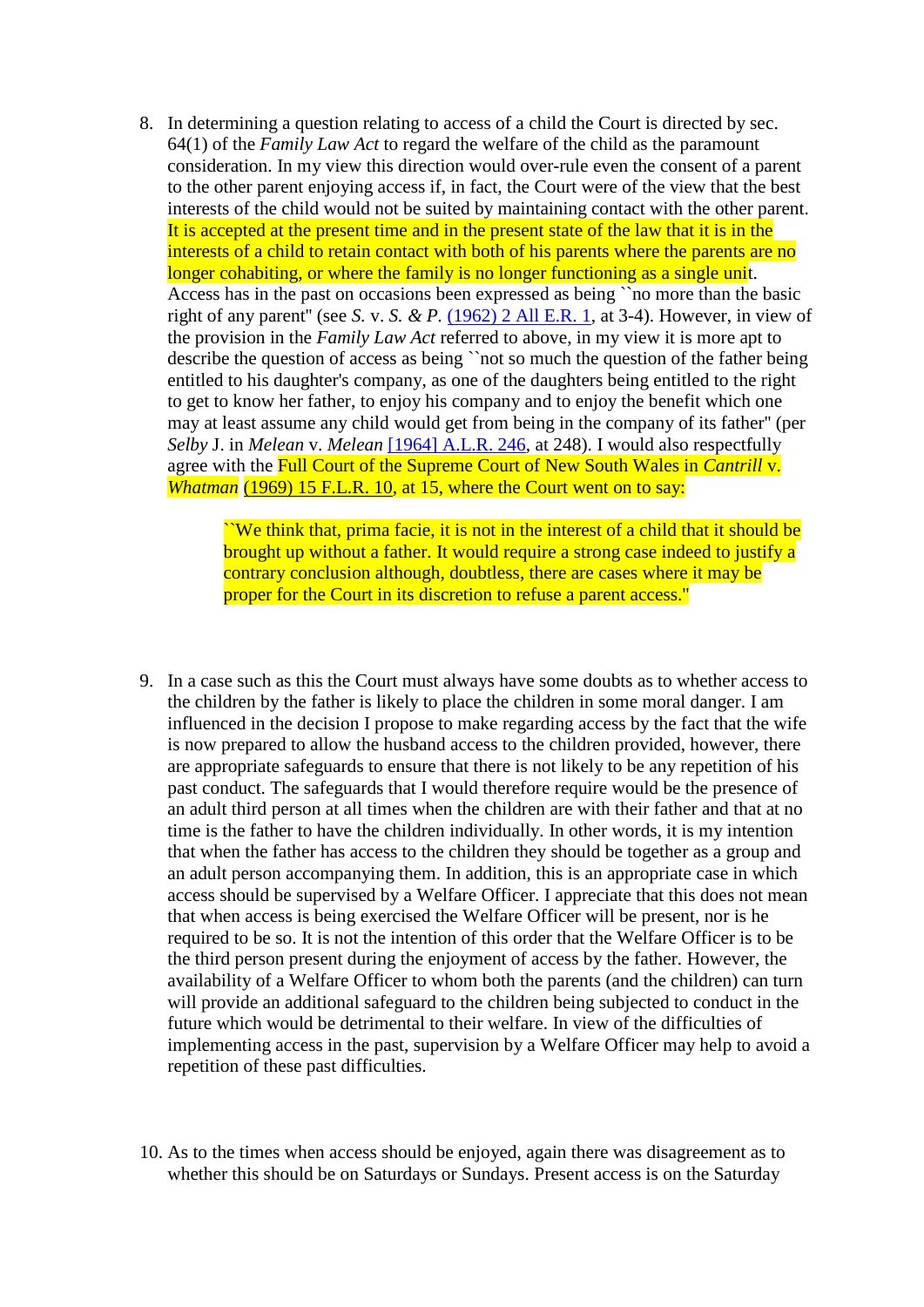afternoon from 12.30 p.m. to 5.30 p.m. The husband's complaint about this was that when he finished working on Saturdays he was accustomed to having a sleep during the afternoon. It was accordingly inconvenient for him to take the children on Saturday, and Sunday was far more convenient. On the other hand, on Sundays the wife took the children to church in the morning and after lunch she took them out to visit friends, and there was apparently a fairly standard routine for the children for most of the day during Sunday. Again, this question must be determined by reference to the best interests of the children and not necessarily to the convenience of the parties. I am not attracted to the submission on behalf of the husband that access on Saturdays would interfere with his afternoon rest. In my view it is more important that the children's normal routine be continued and that therefore it is for the parents to fit in with what is in their best interests. However, it may be that on Sundays the husband is capable, as he said he was, of taking the children to visit friends which would not be possible on Saturdays. In these circumstances it seems to me that access should alternate between Saturdays and Sundays. Accordingly the husband is to have access on each alternate Saturday from 1.30 p.m. to 5.30 p.m. and each alternate Sunday from 1.30 p.m. to 5.30 p.m., the access to be enjoyed under the conditions I have outlined above.

## **Property**

- 11. The parties for some 10 years had been living at the premises at 479 Beaufort Street, Highgate. In 1972 they purchased a house in Dianella. This house was intended to be the matrimonial home into which the parties would eventually move. It was purchased for approximately \$16,000 with \$2,500 being paid by way of deposit and the balance of \$13,500 being secured on a first mortgage on the premises. This Dianella house was registered in the joint names of the parties. They did not move into the house immediately upon acquiring it, but instead put tenants into the house so that the rent would meet the mortgage payments, and then proceeded to effect some improvements to it. The present position is that the tenants are still there but are prepared to move out at any time. The wife's case is that she is desirous of moving into this jointly owned house of the parties and seeks an order for the sole possession of it. In short, her case was that apart from the Dianella house providing a far better environment for the children to grow up in, the present situation where the husband is working in the front part of the present premises with the family at the rear, separated by a door only, is too disturbing for the children because of the close proximity of the husband. He can be heard working in the shop during the day time. If he comes back in the evening to do his book work, which is apparently quite frequently, his presence can be heard and again the children are disturbed. There is also occasional communication between them by notes being passed under the connecting door.
- 12. In the circumstances in which these parties separated, and in the light of the custody and access arrangements that I have outlined above, I accept the evidence that it is not in the interests of the children to be living in such close proximity to their father.  $\mathbf I$ also accept that, following the sexual incidents referred to earlier this year, there has been some difficulty with the children settling down. In my view it is in the interests of the children to move to other premises. The present situation where constantly the presence of a father is known and felt, but a father with whom contact by the children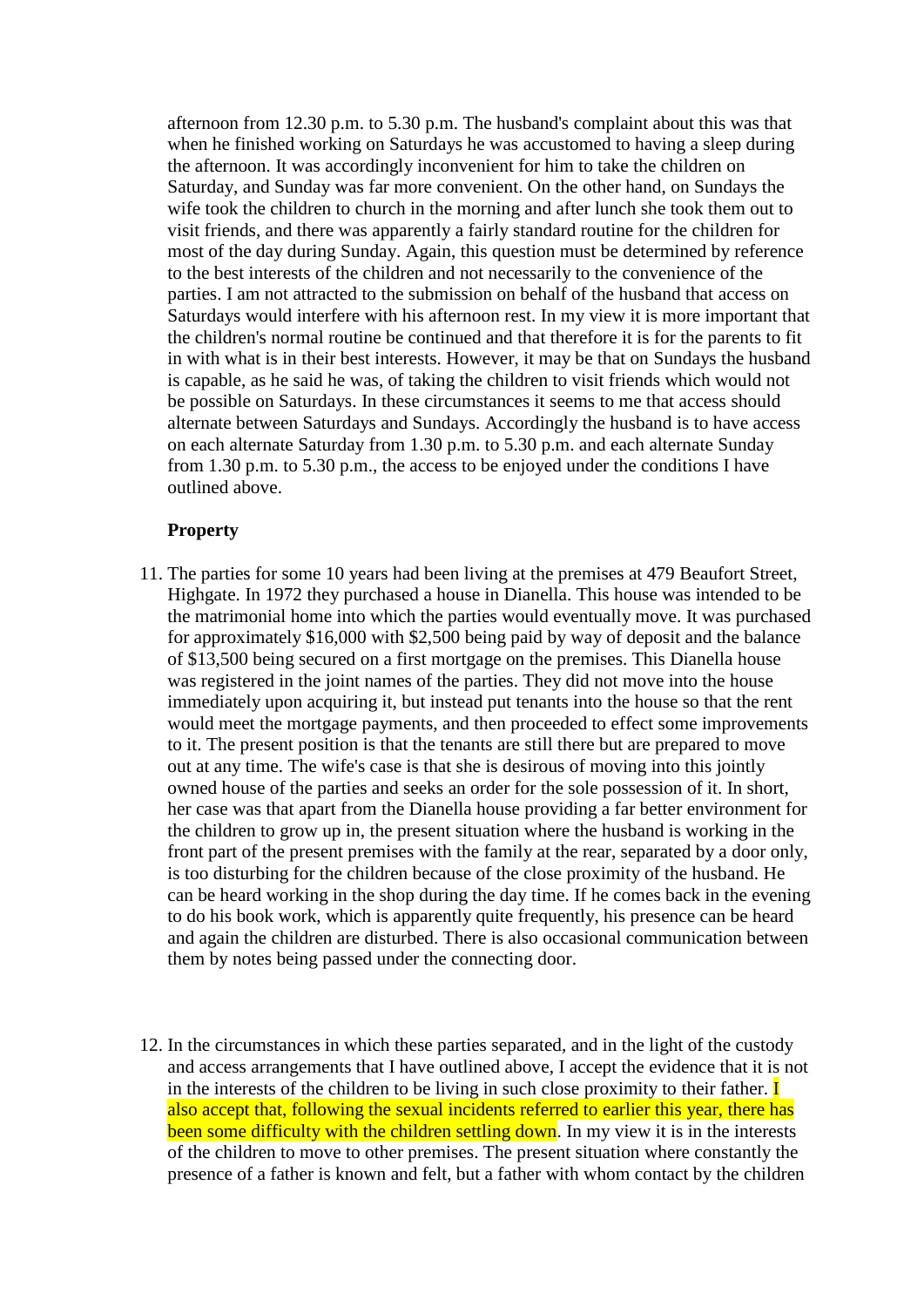is unusually restricted by the Court, is an undesirable one and is to be avoided if at all possible.

- 13. In addition to this factor it appears to me on the evidence that was led that the accommodation available in the Dianella house is far superior to that at the rear of the shop as a suitable environment in which these children should grow up. It is a normal suburban house with ample play areas, lawn and yard around it for the children to exercise and play. This in particular is the facility that is lacking in the premises at the rear of the shop.
- 14. It was argued before me, however, that there was no power to make the order asked. It was submitted that an order granting possession of the house in Dianella by way of an injunction was an order that it was not competent for the Court to make without proceedings being issued for principal relief. The application is for an injunction pursuant to sec. 114(1) of the Act. For a State Court such as this, which cannot concern itself with a question of legislative competence of the Australian Parliament under the [Constitution,](http://www.austlii.edu.au/cgi-bin/viewdoc/au/legis/cth/consol_act/coaca430/) the question is simply to determine whether the power to grant such an order falls within the provisions of the statute. [Section 4](http://www.austlii.edu.au/cgi-bin/viewdoc/au/legis/cth/consol_act/coaca430/s4.html) of the Act permits proceedings between the parties to a marriage for an injunction in circumstances arising out of the marital relationship. If I am satisfied that these are such proceedings, then the Court has the power to grant an injunction as it thinks proper, including an injunction in relation to the property of the party to the marriage, or relating to the use or occupancy of the matrimonial home. Without attempting to define exhaustively what are ``circumstances arising out of the marital relationship'', I am satisfied that these proceedings fall within that category. They relate to the custody and access of the children of the marriage and to the appropriate and desirable accommodation of the wife and children as a result of facts and circumstances that have arisen within the context of a marriage. The property concerned is the property of the husband and wife. It was purchased by them during the marriage for their joint use in a marital capacity. In my view, accordingly, within the terms of the statute power is given to make the order sought.
- 15. In any event, the question has now been considered by the Full Court of the Family Court in *Davis and Davis* (1976) FLC ¶90-062. In that case the Family Court of Australia said:

``However in our view it does not follow that the restrictions on [sec. 79](http://www.austlii.edu.au/cgi-bin/viewdoc/au/legis/cth/consol_act/coaca430/s79.html) should lead to restrictions on the Court's power to deal with the use and occupancy of the matrimonial home in proceedings between the parties to the marriage at any time during the marriage,''

16. and further on the Court continued: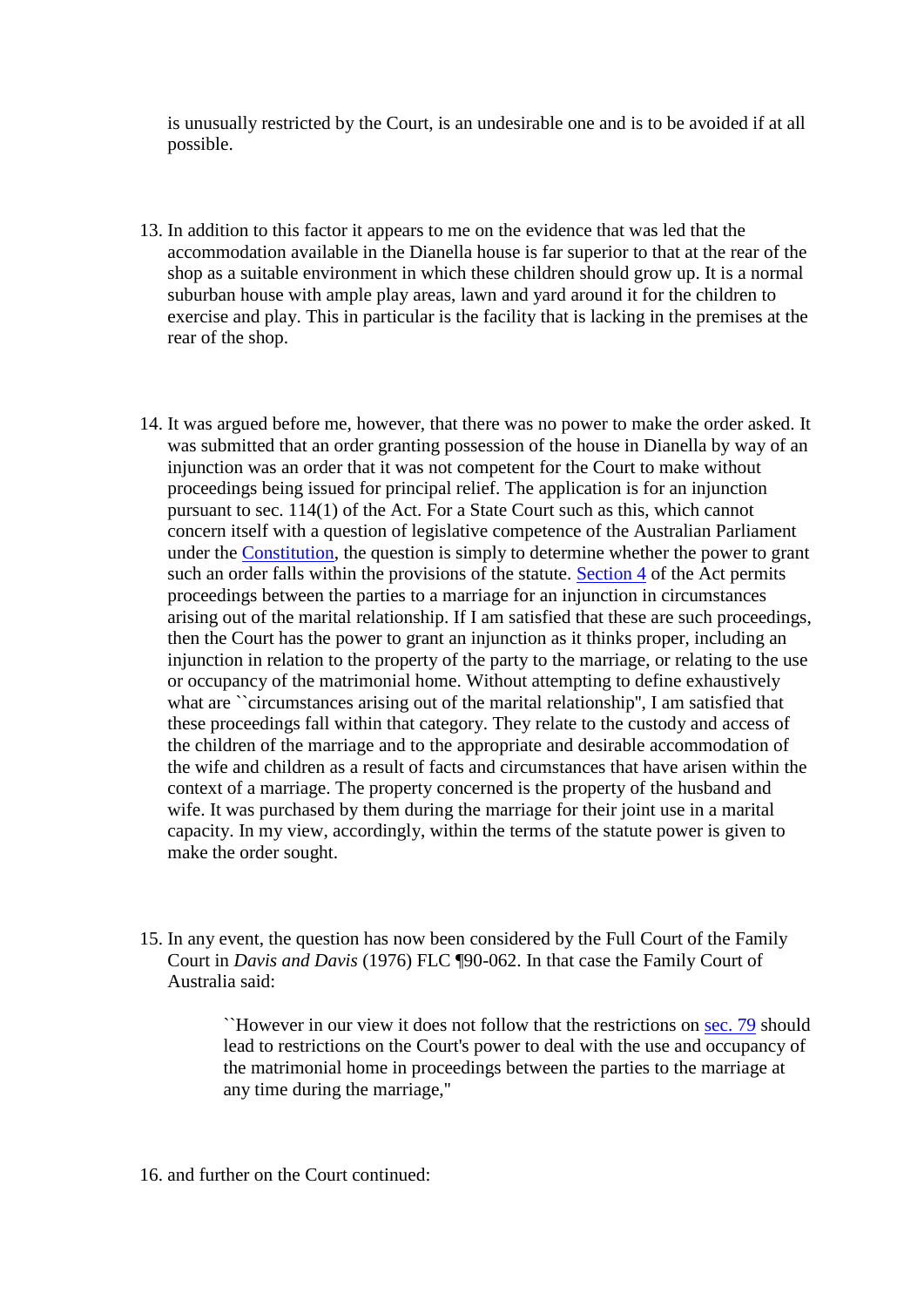``Provided that the property is clearly defined as matrimonial property, e.g. property acquired during or in contemplation of the marriage for the benefit of the parties to the marriage.''

- 17. In this case the home at Dianella was clearly purchased by the parties to provide a future matrimonial home into which the parties would move when they were ready to do so. It had been their intention to move into the house earlier in 1976. It was purchased with joint contributions from the parties and was registered in their joint names. It therefore clearly becomes property falling within that described in *Davis's case* and in [sec. 114\(1\).](http://www.austlii.edu.au/cgi-bin/viewdoc/au/legis/cth/consol_act/coaca430/s114.html)
- 18. The next question is should the power be exercised? Again in *Davis's case* the Court indicated the criteria that should be applied in deciding whether to exercise the power. [Section 114\(1\)](http://www.austlii.edu.au/cgi-bin/viewdoc/au/legis/cth/consol_act/coaca430/s114.html) simply says the Court may make such order ``as it thinks proper''. The Court continued (at p. 75,309):

``The matters which should be considered include the means and needs of the parties, the needs of the children, hardship to either party or to the children and, where relevant, conduct of one party which may justify the other party in leaving the home or in asking for the expulsion from the home of the first party.''

19. I do not propose to traverse the evidence again, but suffice it to say that the needs of the children in this case to me indicate that they should be re-housed in premises that are not in such close proximity to the father. It is therefore their needs and the conduct of the parties which outweigh other considerations in this case. In my view it is highly desirable that the wife and children move to the Dianella house. Accordingly, the wife is entitled to an order giving her the sole use and occupation of the Dianella house and an injunction should be granted restraining the husband from entering the premises and from interfering with or molesting the wife and children.

#### **Maintenance**

20. Both parties to this marriage are employed. The husband is employed full time conducting his hairdressing business from the premises in Highgate. The wife is employed part-time as a ledger machinist and further augments her income by doing some books for a nearby garage at home. The wife's total income from employment and child endowment is \$140.50 per week. After recounting all her expenses her evidence was that if she were to obtain possession of the house at Dianella, then maintenance in the sum of \$48 per week would be required to enable her to live there and together with her own earnings she would then be able to meet the outgoings on the house in particular the mortgage payments and the rates and taxes.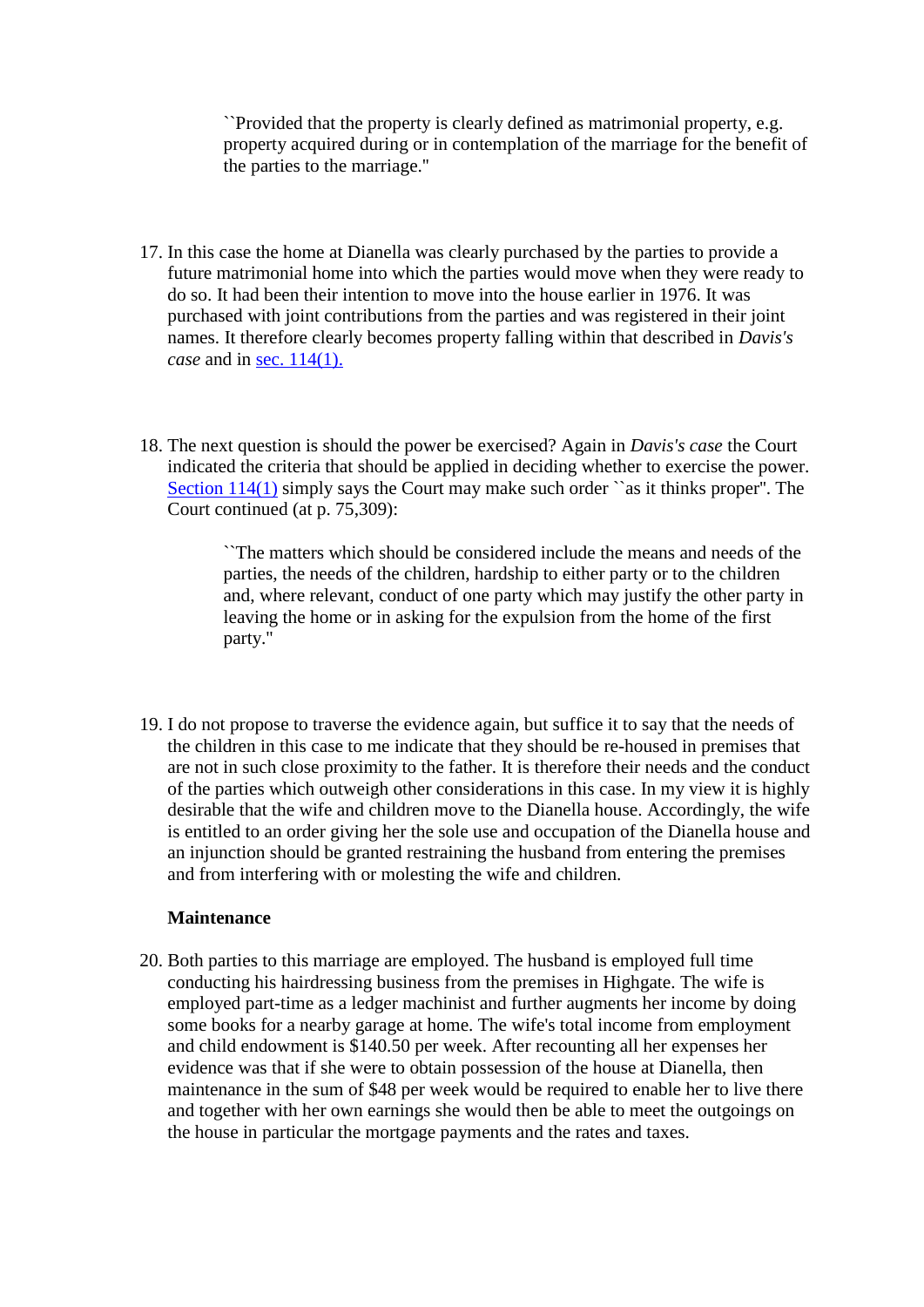- 21. The claim for \$48 per week was strongly opposed by the husband. He claimed his income was insufficient to enable him to live and meet such a payment. In support of his claim he produced the copy of his income tax returns for the years ending June 1975 and June 1976. From the latter return his evidence was that his net income from the business for that year was \$4802. His expenses, including the \$30 per week maintenance now being paid exceeded this figure. In addition, he claimed that there were pressing debts which were incurred as a result of improvements effected to the Dianella house and which he was unable to meet.
- 22. On the question of the husband's takings from his business, a question of credibility did in fact arise. The wife in the past had been in the habit of assisting him in maintaining books containing the daily and monthly returns from the business. She stated that the husband had a Day Book in which the actual returns and expenses were noted and that these were not accurately transcribed to a second book which was kept for the purpose of giving to his Accountant to prepare his income tax return. In short, she alleged that the figures produced for the tax agent understated the actual income received. This was denied by the husband who produced both books. However, he stated that the previous Day Book that had been kept had been destroyed at the 30th June and a new one commenced. The new one he produced and the figures in it coincided with the Monthly or Yearly Book that was kept for the purpose of preparing the tax return. I can only say that the pristine condition of the new one, which did not give the appearance of a book into which figures were entered daily, has left me in some doubt as to whether the income tax return does accurately reflect the husband's income from his business. In any event, accepting the figures in the return and the husband's evidence as to his expenses, there are at least two items which need not recur in the future which would enable an increased sum by way of maintenance to be paid to the wife. He no longer has a watchdog for the business which in his last tax year cost \$244 to maintain. Also, if the wife vacates the premises at Highgate, the husband can then resume possession of them and he will not be obliged in future to pay \$10 per week board for living at the accommodation which he now has. These two items alone will enable him to find a further \$15 per week to pay for the upkeep on the premises at Dianella. I am not satisfied that arrangements cannot be made relating to the outstanding debts.
- 23. Without at this point further examining the various figures presented to me, I am satisfied that a maintenance order in the sum of \$45 per week can be afforded by the husband and accordingly should be made.

## **Orders**

24. The orders I make are therefore:

1. The wife is to have the sole custody of the three children of the marriage, namely J., M. and G.